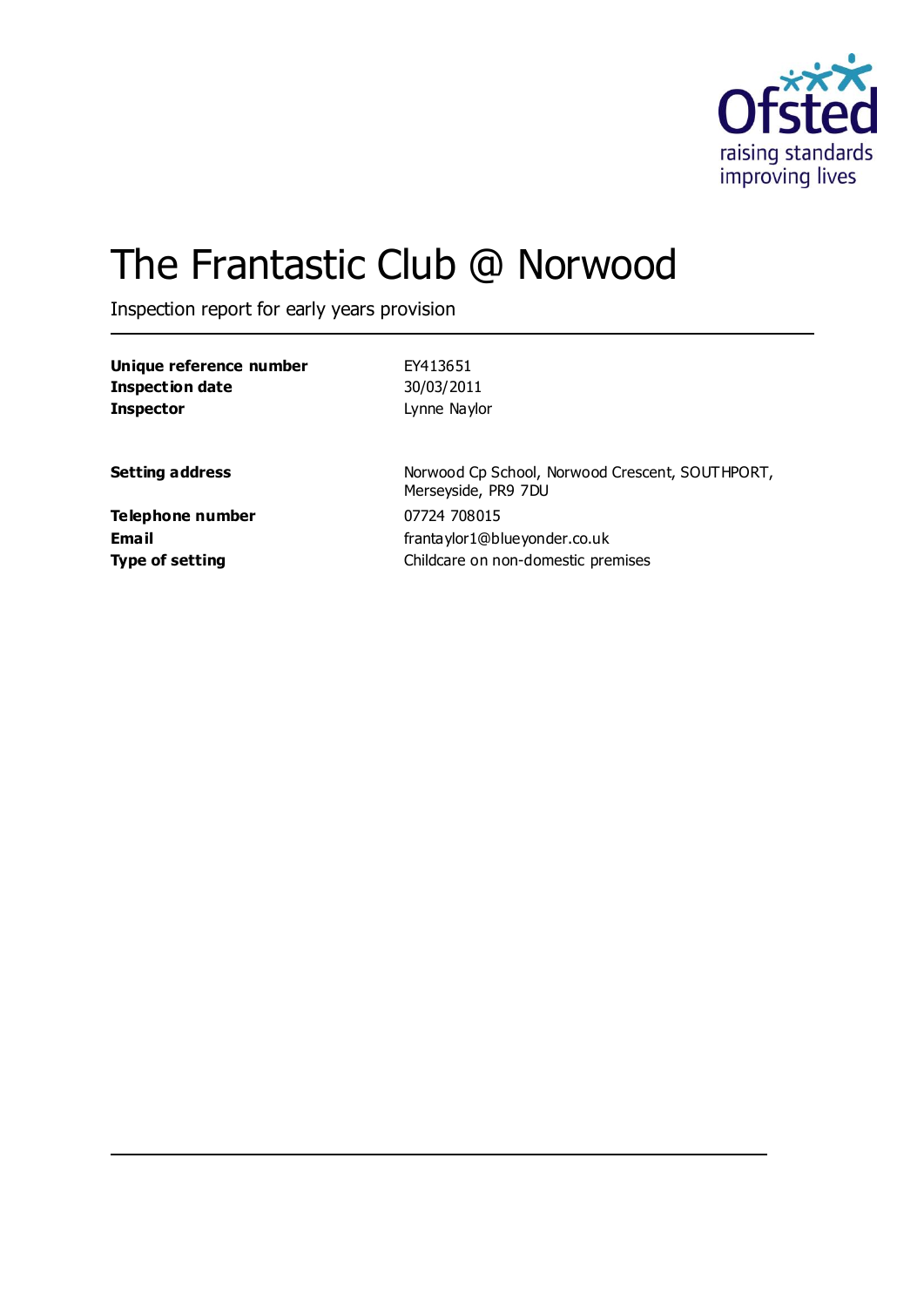The Office for Standards in Education, Children's Services and Skills (Ofsted) regulates and inspects to achieve excellence in the care of children and young people, and in education and skills for learners of all ages. It regulates and inspects childcare and children's social care, and inspects the Children and Family Court Advisory Support Service (Cafcass), schools, colleges, initial teacher training, work-based learning and skills training, adult and community learning, and education and training in prisons and other secure establishments. It assesses council children's services, and inspects services for looked after children, safeguarding and child protection.

If you would like a copy of this document in a different format, such as large print or Braille, please telephone 0300 123 1231, or email enquiries@ofsted.gov.uk.

You may copy all or parts of this document for non-commercial educational purposes, as long as you give details of the source and date of publication and do not alter the information in any way.

T: 0300 123 1231 Textphone: 0161 618 8524 E: enquiries@ofsted.gov.uk W: [www.ofsted.gov.uk](http://www.ofsted.gov.uk/)

© Crown copyright 2011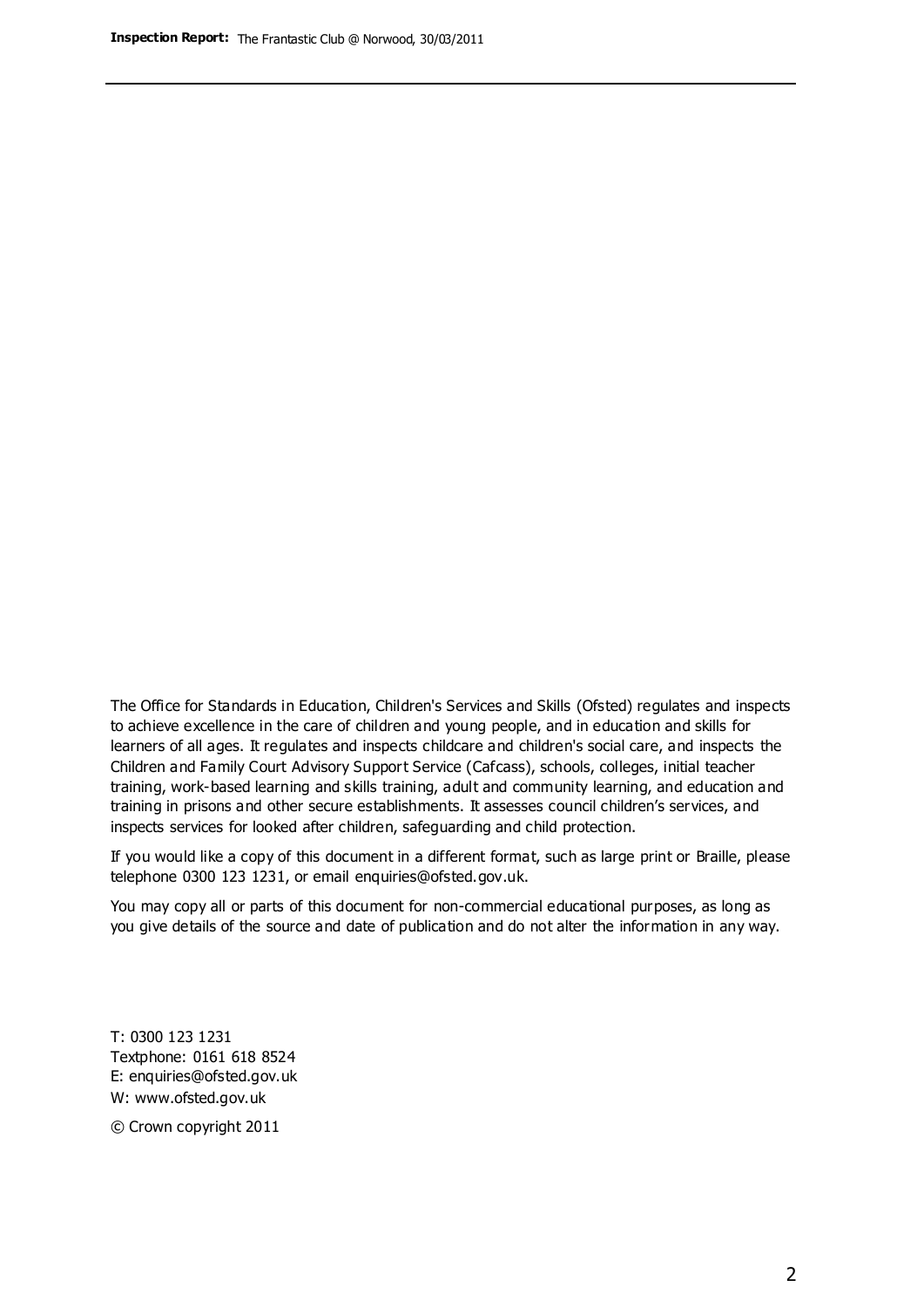## **Introduction**

This inspection was carried out by Ofsted under Sections 49 and 50 of the Childcare Act 2006 on the quality and standards of the registered early years provision. 'Early years provision' refers to provision regulated by Ofsted for children from birth to 31 August following their fifth birthday (the early years age group). The registered person must ensure that this provision complies with the statutory framework for children's learning, development and welfare, known as the *Early* Years Foundation Stage.

The provider must provide a copy of this report to all parents with children at the setting where reasonably practicable. The provider must provide a copy of the report to any other person who asks for one, but may charge a fee for this service (The Childcare (Inspection) Regulations 2008 regulations 9 and 10).

Children only attend this setting before and/or after the school day and/or during the school holidays. The judgements in this report reflect the quality of early years provision offered to children during those periods.

The setting also makes provision for children older than the early years age group which is registered on the voluntary and/or compulsory part(s) of the Childcare Register. This report does not include an evaluation of that provision, but a comment about compliance with the requirements of the Childcare Register is included in Annex B.

Please see our website for more information about each childcare provider. We publish inspection reports, conditions of registration and details of complaints we receive where we or the provider take action to meet the requirements of registration.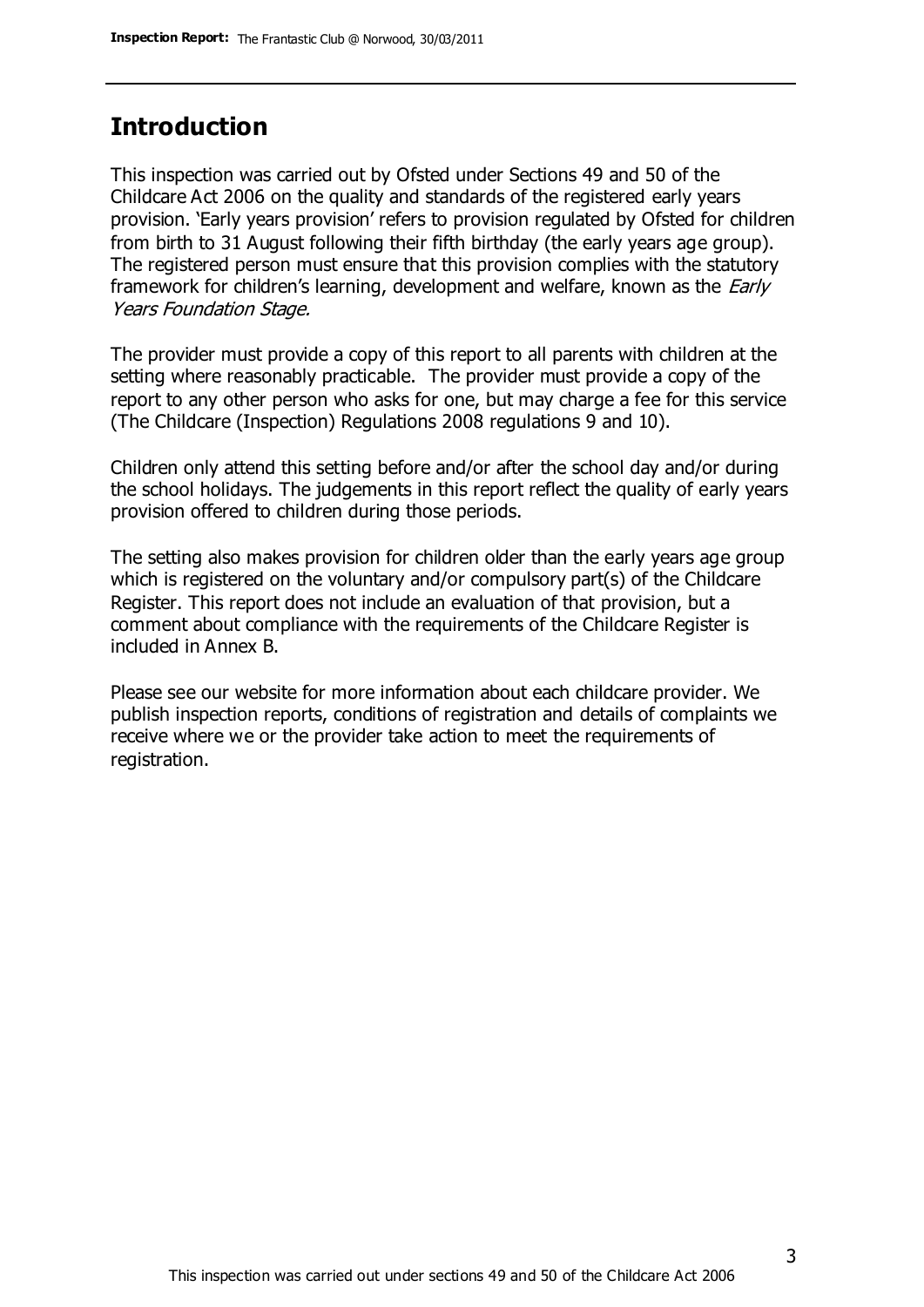# **Description of the setting**

The Frantastic Club @ Norwood was registered in 2010 and is one of two settings operated by an individual provider. It operates from Norwood Primary School in Southport. Children are cared for in two rooms and have some use of the school hall. The club has its own kitchen and toilet facilities. The club is open from 3.15pm to 5.45pm each weekday, during term time. Children have access to outdoor areas.

A maximum of 50 children aged from four years may attend at any one time. The club is registered on the Early Years Register and both the compulsory and voluntary parts of the Childcare Register offering care after school, for children up to the age of 11 years. There are currently 63 children on roll, of which six are within the Early Years Foundation Stage. The setting supports children with special educational needs and/or disabilities and children who speak English as an additional language.

The club employs six members of childcare staff who hold appropriate early years qualifications. Of these, three hold appropriate early years qualifications at level 2, two at level 3 and one at level 5. The club receives support from the local authority.

## **The overall effectiveness of the early years provision**

Overall the quality of the provision is good.

Each child's unique needs are effectively met in an inclusive, accessible and safe setting. Children make good progress in their learning and development. There is a positive relationship with parents and excellent partnerships are evolving with the host school and with local businesses. A confident management team communicate ambition and drive. Staff are well trained, reflective and demonstrate a good capacity for continuous improvement.

## **What steps need to be taken to improve provision further?**

To further improve the early years provision the registered person should:

- extend records of information to make clear who has legal contact with the child and who has parental responsibility
- link all the available information about individual children's learning and development and make full use of it in the assessment and planning process.

## **The effectiveness of leadership and management of the early years provision**

Staff understand and follow clear, written polices and procedures to safeguard and promote the welfare of children. The child protection policies are in line with Local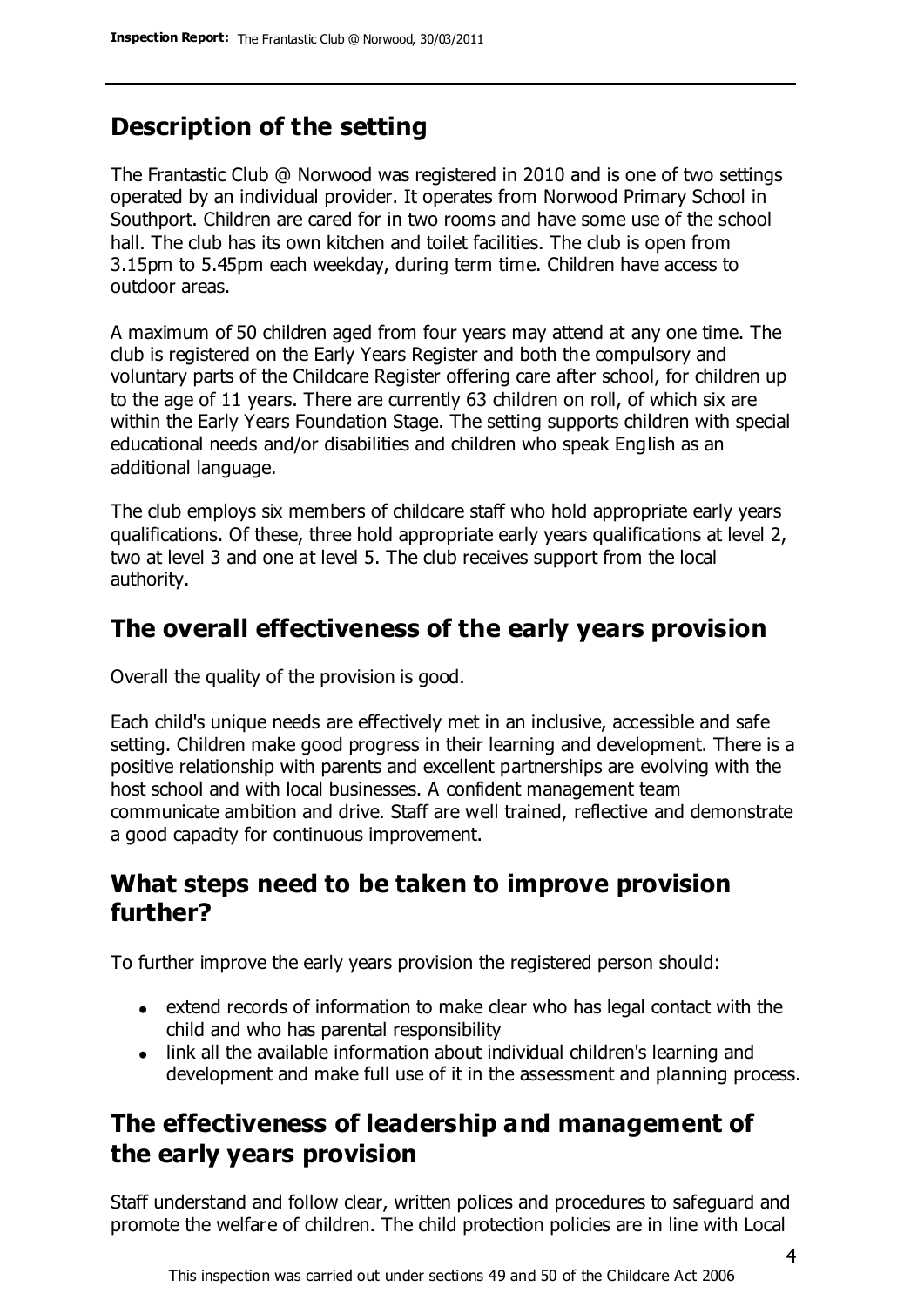Safeguarding Children Board procedures. All staff have completed appropriate training in how to protect children and are aware of how to work with other agencies. Most staff are trained in first aid, which enables them to safeguard children's health in an emergency. Appropriate recruitment and vetting systems are in place. For example, a range of checks are carried out on new staff to determine their suitability to work with children. Staff carefully monitor the safety of children indoors and outdoors. Records of risk assessments, children's attendance, evacuation practice, accidents and medicine administrations are well maintained. These records help keep children safe.

At this club, there is a real commitment to the professional development of staff. Good use is made of training and local authority support to consistently update staff skills. The management team have a clear vision of what they want to achieve. In the short time since registration, they have put in place a number of useful systems to drive and secure improvement. For instance, evaluation takes good account of the views of children, parents and staff. This leads to well targeted plans for future improvement. Rapid progress has been made to improve outcomes for children and the overall quality of the club. For example, a designated club room with its own kitchen and toilet facilities has been built. Rooms and resources are organised so that children can easily help themselves to toys and equipment. This offers greater opportunity for children to work independently and as part of a group. Staff value and respect diverse cultures and languages and use them to enrich the learning environment for all children. Labels, signs and key words around the room are written in the languages of those attending. This helps all children recognise and develop respect for other languages. Effective deployment of staff affords children the choice to play indoors or outdoors. Excellent outdoor facilities provide for a wide variety of different physical activities and experiences. Spaces to play include a yard, an area with climbing equipment on an impact-absorbing surface, a multi-use games area suitable for a range of sports and ball games and a forest area.

Written policies reflect the requirements of the Early Years Foundation Stage. They are translated to the home language of those attending, which makes them accessible to all parents. A comprehensive 'parent handbook', regular newsletters, access to a web page and noticeboards keep parents well informed. The information parents provide about their child's background and needs is clearly recorded. However, information about who has legal contact with the child and who has parental responsibility, although known to staff, is not clear in the records. A systematic procedure to exchange information about children's interests and learning is in the early stages of implementation. A useful recording sheet to cross-check that areas of learning are covered in a balanced way has also recently been implemented. Each child has an achievement record that parents may see at any time. Each child's key worker takes account of any observations noted by staff when assessing children's progress and planning the next steps in their learning. This effectively supports each child to make good progress in their learning and development. However, the increasing amount of good quality information being collected from all partners involved with individual children is not yet linked securely to make maximum use of it when planning.

The partnership with the school that children attend is evolving exceptionally well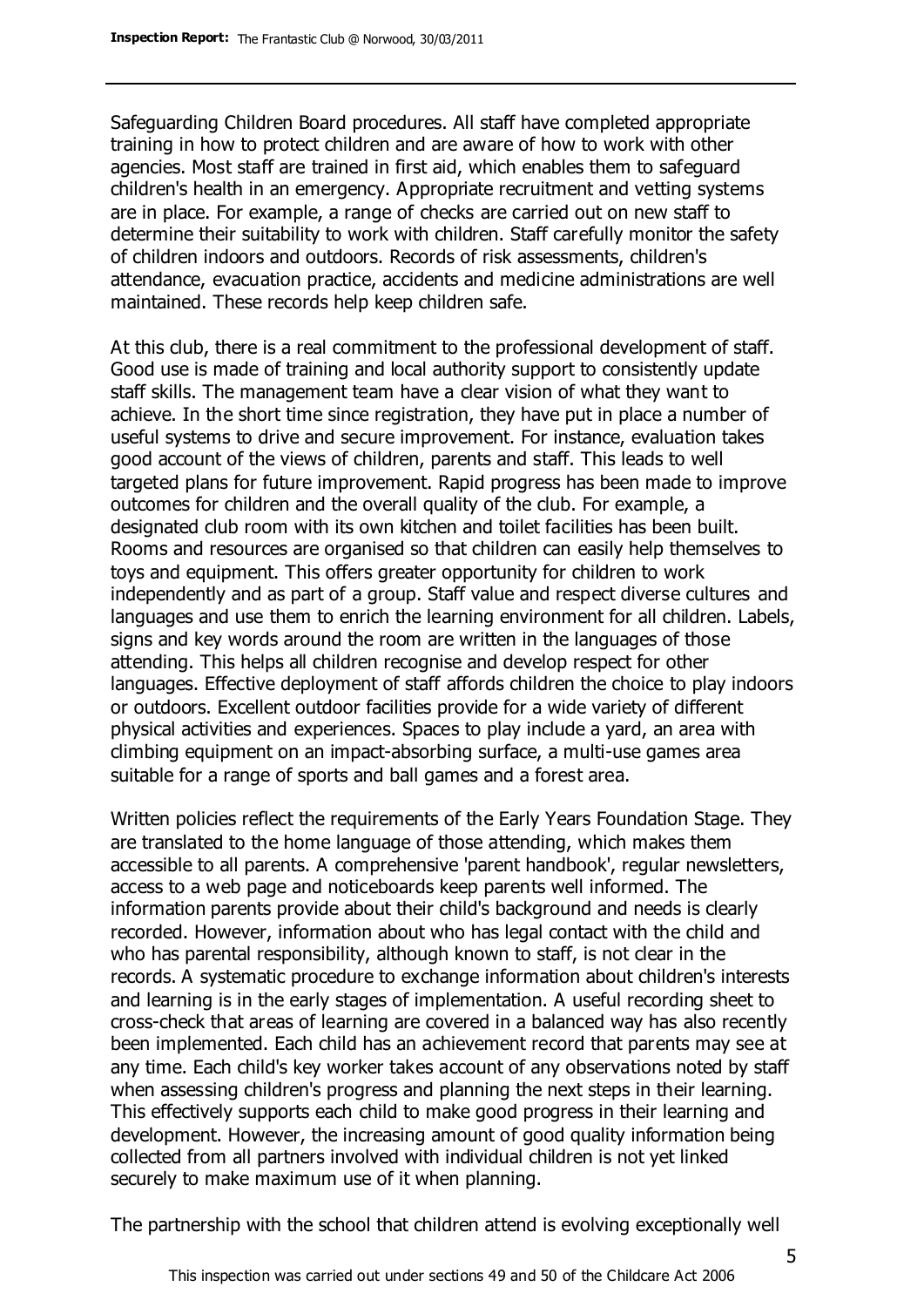to support the delivery of the Early Years Foundation Stage. Staff receive the school's weekly plan and have met with the children's class teacher to discuss issues twice under an agreement to meet every term. Staff work closely with other professionals, such as social workers, to support children. Staff have also instigated effective partnerships with local businesses. To ease children's transition to the club, staff visit local nurseries to meet children who are due to start school and have places booked at the club.

## **The quality and standards of the early years provision and outcomes for children**

Children are knowledgeable about all aspects of healthy living. After school, children sit together and eat a healthy snack tea, such as pitta bread with chicken, ham, lettuce and cucumber. Sometimes, children are involved in the preparation of snacks. At any time during the club, children confidently serve themselves healthy snacks and fruit from the bowl and pour their own drinks from ready-prepared jugs of water, blackcurrant or orange cordials. Every day, children exercise vigorously in the fresh air as they engage in a wide range of physical activities in secure outdoor play spaces.

Children demonstrate a clear sense of security and belonging at the club. They confidently talk to each other, staff and visitors. Children behave very well and can explain the club rules which they have agreed and are displayed on the wall. New children are paired with a buddy who supports them to settle in and follow club rules. Children are keen to explain how they made posters and leaflets about fire work safety. Interesting visitors, such as the community police officer frequently drop in to talk with children about safety. Opportunities for children to take risks, problem solve and use thinking skills are provided by the forest school leader. Children learn to how to use tools safely and assess risks for themselves in the woodland area.

Children develop social and learning skills that equip them well for the future. They work well independently and learn successfully through self-selected play-based activities. They apply their skills in communicating, literacy, numeracy and information and communication technology as they play. For example, they demonstrate good literacy skills as they read books and draw and write with a range of pens and pencils. They operate a range of technological items, such as televisions, computer games and DVD players. Children learn about their own cultures and festivals and those of others as they enjoy related craft activities. For example, they make cards, flowers and presents for Mother's Day and dragon puppets at Chinese New Year. Children consider the needs of others as they take part in fund raising events.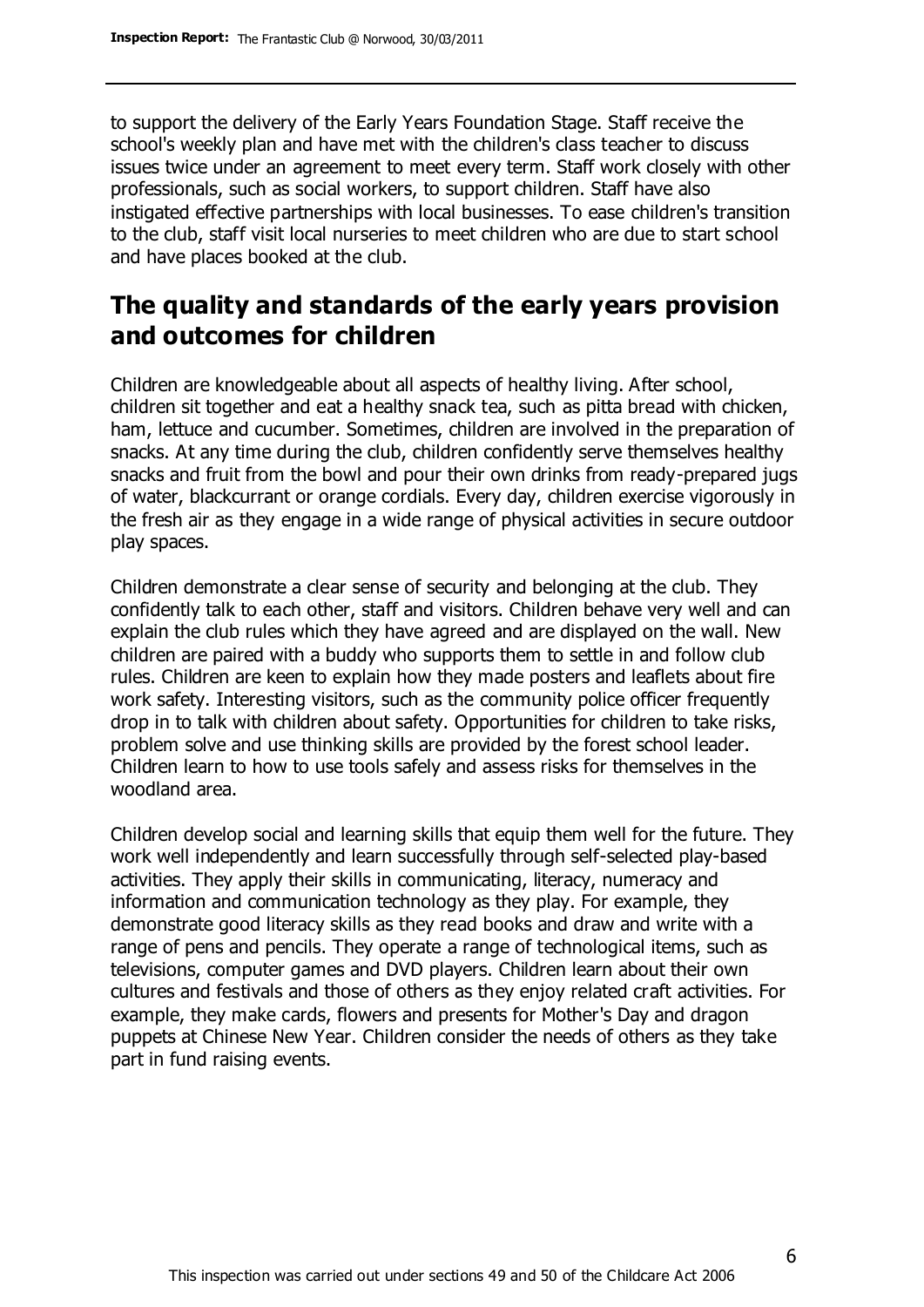# **Annex A: record of inspection judgements**

#### **The key inspection judgements and what they mean**

Grade 1 is Outstanding: this aspect of the provision is of exceptionally high quality Grade 2 is Good: this aspect of the provision is strong Grade 3 is Satisfactory: this aspect of the provision is sound Grade 4 is Inadequate: this aspect of the provision is not good enough

#### **The overall effectiveness of the early years provision**

| How well does the setting meet the needs of the<br>children in the Early Years Foundation Stage? |  |
|--------------------------------------------------------------------------------------------------|--|
| The capacity of the provision to maintain continuous                                             |  |
| improvement                                                                                      |  |

#### **The effectiveness of leadership and management of the early years provision**

| The effectiveness of leadership and management of the             |  |
|-------------------------------------------------------------------|--|
| <b>Early Years Foundation Stage</b>                               |  |
| The effectiveness of leadership and management in embedding       |  |
| ambition and driving improvement                                  |  |
| The effectiveness with which the setting deploys resources        |  |
| The effectiveness with which the setting promotes equality and    |  |
| diversity                                                         |  |
| The effectiveness of safeguarding                                 |  |
| The effectiveness of the setting's self-evaluation, including the |  |
| steps taken to promote improvement                                |  |
| The effectiveness of partnerships                                 |  |
| The effectiveness of the setting's engagement with parents and    |  |
| carers                                                            |  |

#### **The quality of the provision in the Early Years Foundation Stage**

The quality of the provision in the Early Years Foundation Stage  $\vert$  2

### **Outcomes for children in the Early Years Foundation Stage**

| <b>Outcomes for children in the Early Years Foundation</b>    |  |
|---------------------------------------------------------------|--|
| <b>Stage</b>                                                  |  |
| The extent to which children achieve and enjoy their learning |  |
| The extent to which children feel safe                        |  |
| The extent to which children adopt healthy lifestyles         |  |
| The extent to which children make a positive contribution     |  |
| The extent to which children develop skills for the future    |  |

Any complaints about the inspection or report should be made following the procedures set out in the guidance available from Ofsted's website: www.ofsted.gov.uk